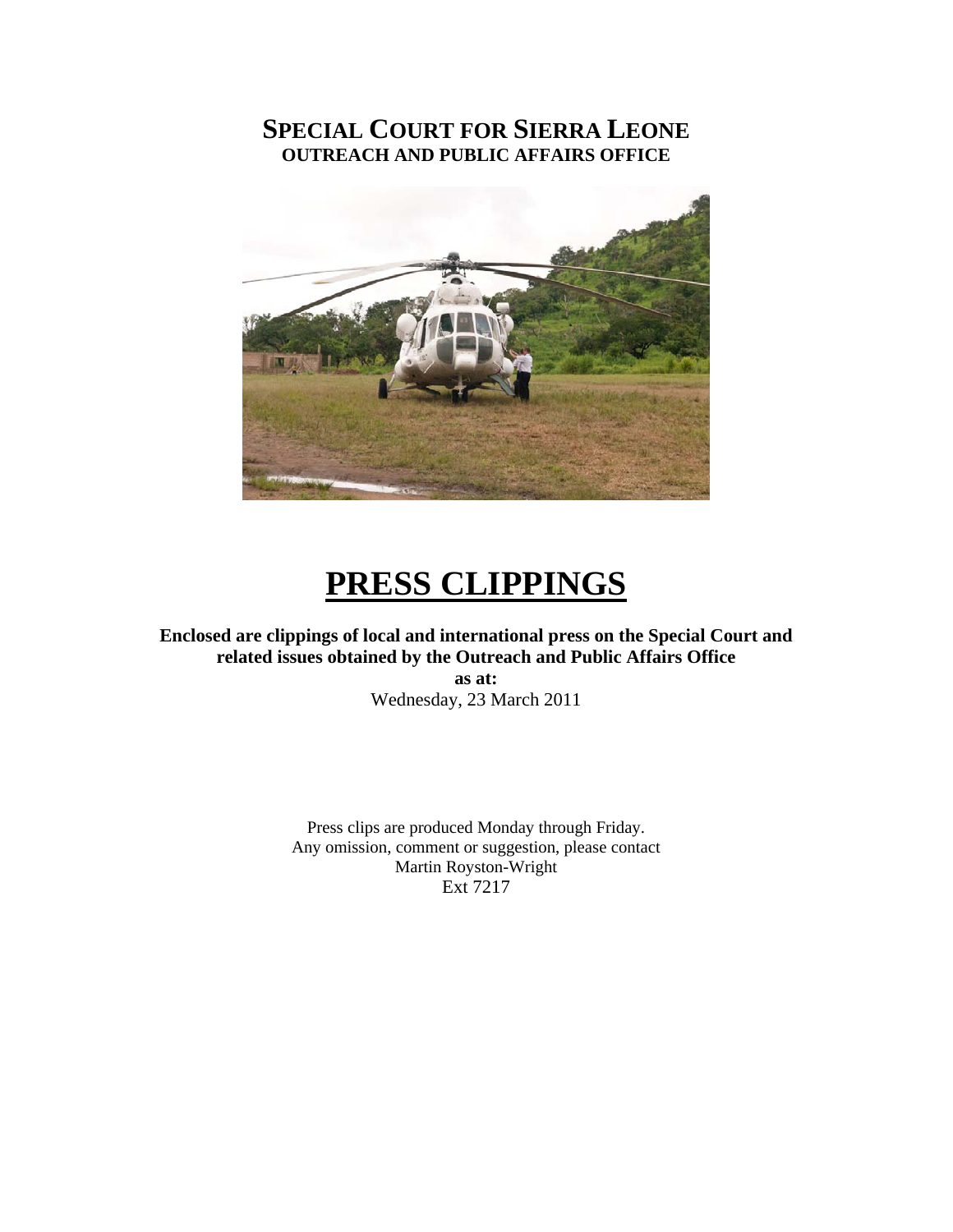| <b>Local News</b>                                                                                  |                  |
|----------------------------------------------------------------------------------------------------|------------------|
| HRC Observes Start of War / Premier News<br>Advocaid on Female Detainees' Advocacy / Concord Times | Page 3<br>Page 4 |
|                                                                                                    |                  |
| <b>International News</b>                                                                          |                  |
|                                                                                                    |                  |
| The RUF Atrocities in Retrospect: Can We Exonerate the NPRC From Facing Justice? / Cocorioko       | Pages 5-6        |
| After Liberia's Wars, A Forum For Forgiveness / National Public Radio                              | Pages 7-8        |
| Senegal: Accept AU Plan for Hissène Habré Case / Human Rights Watch                                | Pages $9-10$     |
| Cross Examination of French Investigator Postponed for Seven Days / Hirondelle News Agency         | Page 11          |
| Bosnia War Crimes Trial Ends in Stockholm / Agence France Presse                                   | Page 12          |
|                                                                                                    |                  |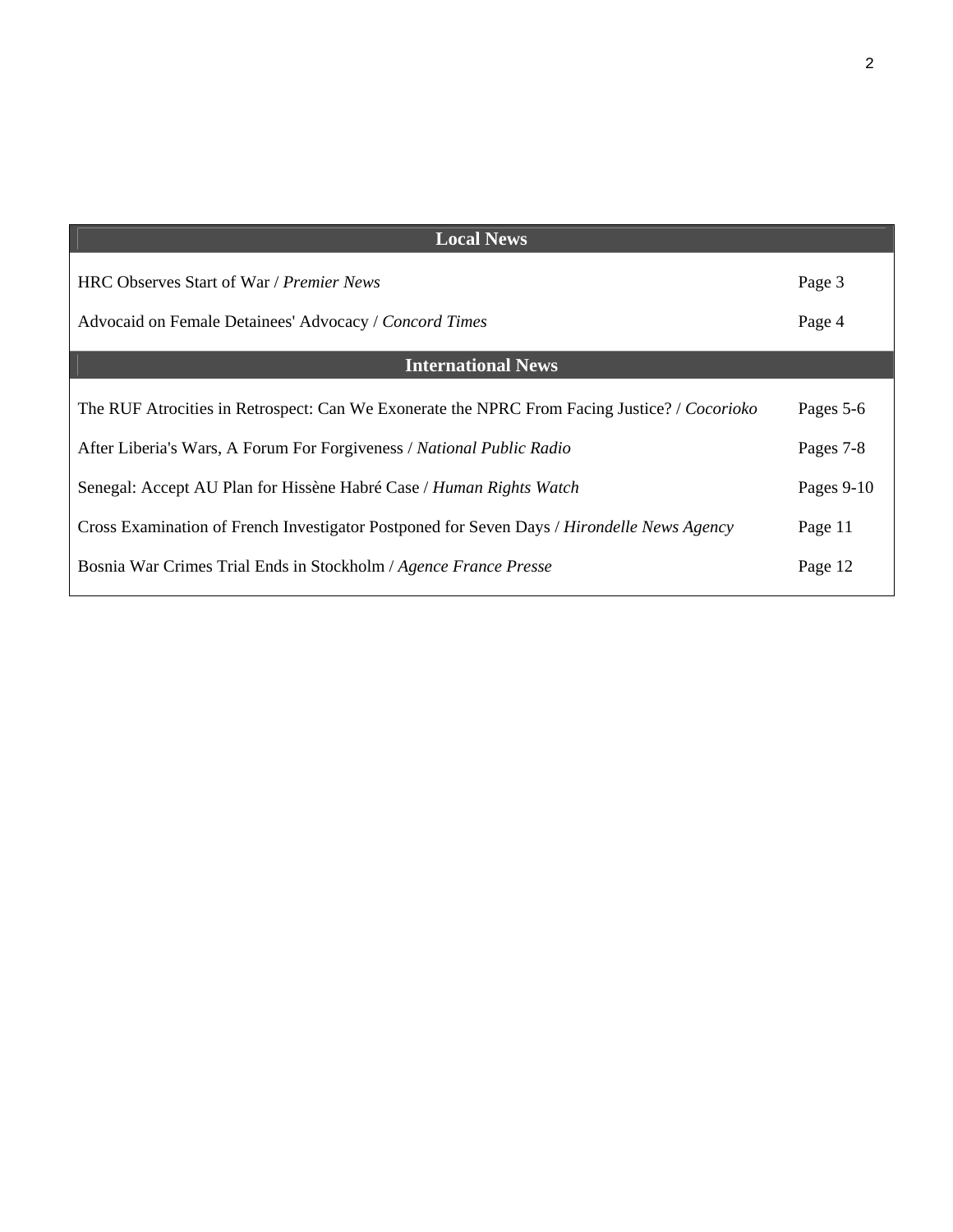# serves Start Of

he Sierra Leone Human Rights Commission (SLHRC) is today remembering, like many other Sierra Leoneans, the start of war in this country.

In a press release yesterday from the HRCSL acknowledges Government's commission, it said today marks the day Sierra Leoneans heard the first gun short recommendations of the TRC in its that led to the brutal 11-year war in Sierra Leone.

"Twenty years ago on this day, March 23, 1991, Sierra Leoneans heard the first gun shot, fired by the Revolutionary United Front (RUF) at Bomaru, Kailahun District. This day marked the dark and brutal epoch in the history of Sierra Leone," the release stated.

"The HRCSL sadly recalls protracted civil citizens of this country." conflict that followed and that thousands of Sierra Leoneans lost their lives, body parts, suffered sexual violence, displacement and mutilation and as well as loss of property."

According to the HRC, this terrible chapter came to an end when the Government of Sierra Leone and the RUF signed on the "The Lome Peace Agreement" on 7th July 1999, and that the war was finally declared over three (3) years later on January 18, 2002.

"Article XXVI, Lome Peace Agreement was called for the establishment of a Truth and Reconciliation Commission (TRC)," the release states.

In 2004 the TRC produced its report with recommendations, which are critical to cementing our fragile peace and consolidating our democracy. T h e

efforts in implementing some of the reform agenda. "HRCSL also notes that the Reparations programme has commenced and the Special Fund for War Victims was launched. Though these are positive steps aimed at cementing our hard earned peace, we should remain committed to putting in place mechanisms that will avert the recurrence of such atrocities against defenceless

HRCSL however urges Government to ensure that peace is consolidated and sustained by implementing in full the recommendations of the TRC, particularly the Reparations programme and also calls on Government to view the implementation of this programme as urgent priority and ensure that the Trust Fund is dully recovered and sustained.

The HRC further urges Government and all Sierra Leoneans to continue to respect human rights and the rule of law to not only maintain its hard won peace and democracy but also to accelerate its development. "HRCSL hopes that we will not just observe this day for its sad memories, but as another opportunity to recommit to living in peace and harmony with one another."



**RUF Indictees at the Special Court for Sierra Leone**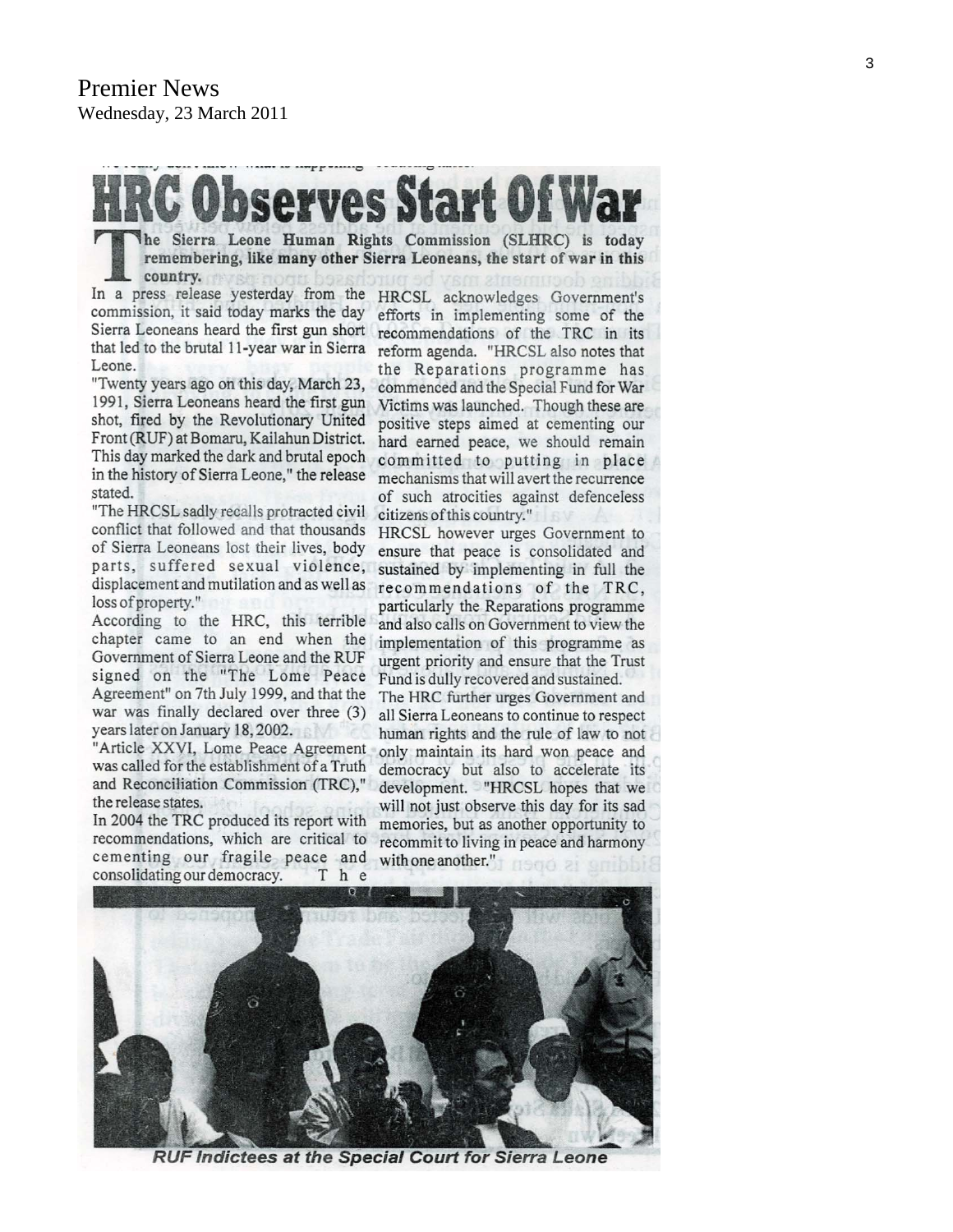#### Concord Times Online

Monday, 21 March 2011

#### **Advocaid on Female Detainees' Advocacy**

#### Ben Samuel Turay

Freetown — Executive director of AdcovAid - a civil society organization that advocates for justice, education and reintegration for female detainees and their children - is currently lobbying for female prisoners in the country. Speaking at an AdvocAid fundraising event to commemorate "Sierra Leone at 50th forward views from Behind Bar" held last Thursday at Oasis Juice Bar, Murray Town Road in the west-end of Freetown, Sabrina Mahtani said her organization was founded in 2006 with the aim of strengthening access to justice, including increased ability to claim rights for women and to empower them as active citizens through the provision of education, welfare and post-prison support.

"We provide access to legal representation, legal education, education, welfare support, post-prison support, advocacy on a local and international level," said Mahtani. The fundraising event was attended by over 100 people. Mahtani worked at the Special Court for Sierra Leone for a year and is co-founder of AdvocAid, which supports women in Pademba Road prison by carrying out regular monitoring activities, facilitating access to legal representation and organising legal education workshops at the Pademba maximum prison headquarters, Bo prison, Makeni and Kenema prisons.

Sabrina said her organization was providing legal support, raising self esteem, increasing awareness of rights and procedures within the justice system, and giving some social support as well as basic literacy and numeracy skills to women who find themselves in the prisons.

Note: Sabrina Mahtani was a defence counsel at the Special Court.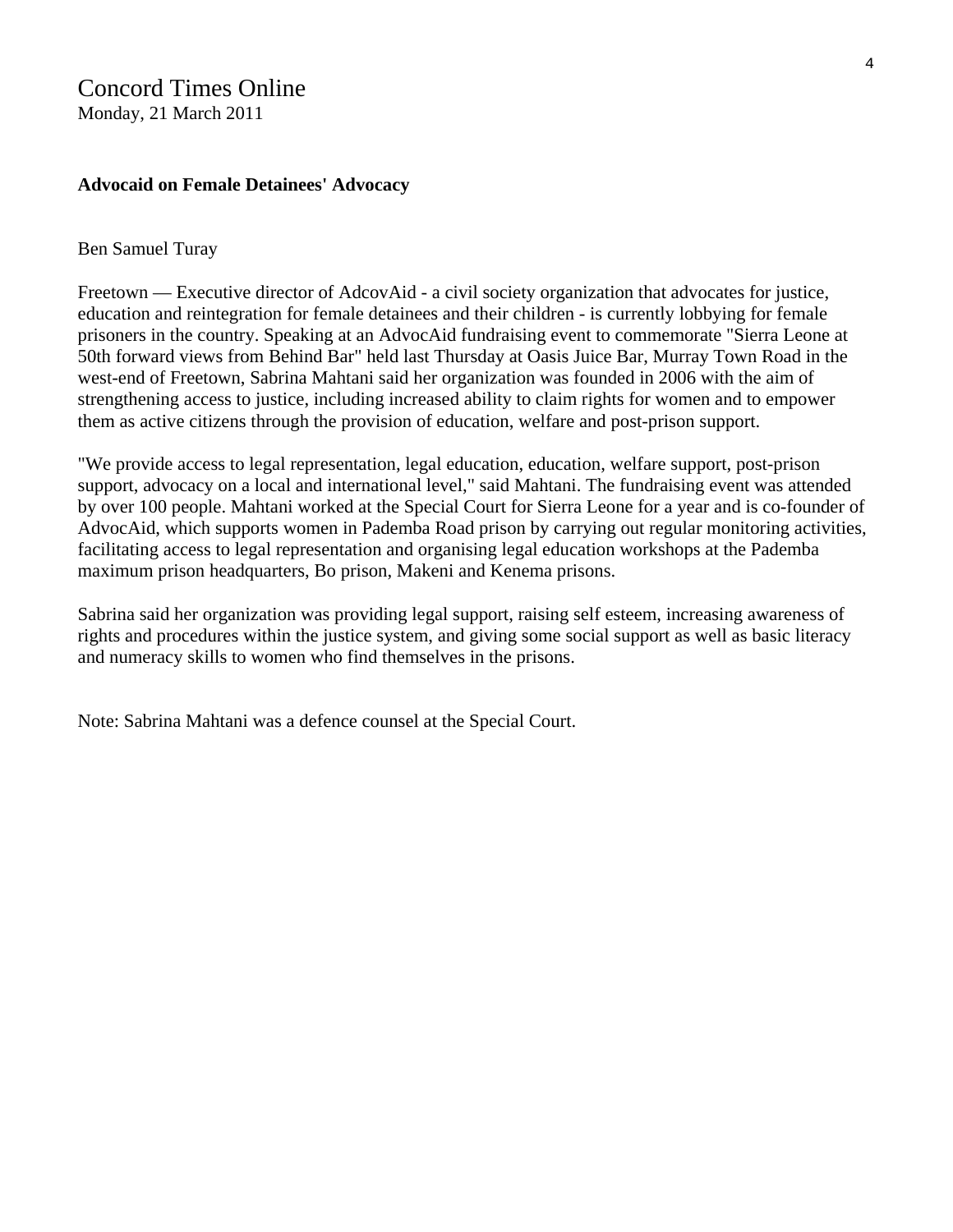Cocorioko Tuesday, 22 March 2011

#### **The RUF atrocities in retrospect: Can we exonerate the NPRC from facing justice?**



*Written by Joseph S. Sherman, Editor-in-Chief, New Daily Nation*

Nothing can be right and balanced again until justice is won-the injured party has to have justice. Do you understand that? Nothing can be right, for years, for lifetimes, until that first crime is punished. Or else we would all be animals. Exonerating the NPRC from facing justice is depriving justice to the aggrieved people f amilies of the 29 murdered in cold blood because of their political belief and tribal affiliations.

The January 1999 mission was code-named "Spare No Living Thing", and consisted of the murder, rape and mutilation of thousands of civilians. Other missions included "Operation Burn House" which was a series of arson attacks and "Operation Pay Yourself" which was a looting mission.

It is estimated that between 100,000 and 200,000 people (2-4% of the population) lost their lives during the war. An additional 100,000 or more were mutilated. Moreover, countless persons were displaced by the war. There is no single cause for the 11 year war in Sierra Leone, which began on March 23, 1991. The conflict started as a rebel incursion at Sierra Leone's border with Liberia. The RUF claimed responsibility for the uprising, declaring it was fighting against the corrupt middleclass in the capital, Freetown. Additional contributing causes include corruption, monopolization of power, and unequal distribution of wealth. The prominent human rights group, Human Rights Watch stated, the deep-rooted issues that gave rise to the war a culture of impunity, endemic corruption, and weak rule of law, crushing poverty, and the inequitable distribution of the country's vast natural resources.

The leader of the RUF was an ex-Corporal in the Sierra Leone Army ("SLA"), Foday Sankoh. The goal of the RUF was to overthrow the All People's Congress Party Government, headed by Major-General Joseph Saidu Momoh. While claiming they were liberating the people of Sierra Leone from Government corruption, the RUF began a reign of terror over them. No area of the country was spared. The rebels became notorious for hacking off limbs, predominantly of women and children. They conscripted children, often through coercion and drugs, to aid in the performance of atrocities. For instance, Musa Daboh was abducted when he was 13. The RUF made cuts in his leg and rubbed cocaine in before sending him into the front line. "Daboh says they were on drugs when they attacked the village [his home town Kabala], going on a firing spree, as humans 'were like chickens.'"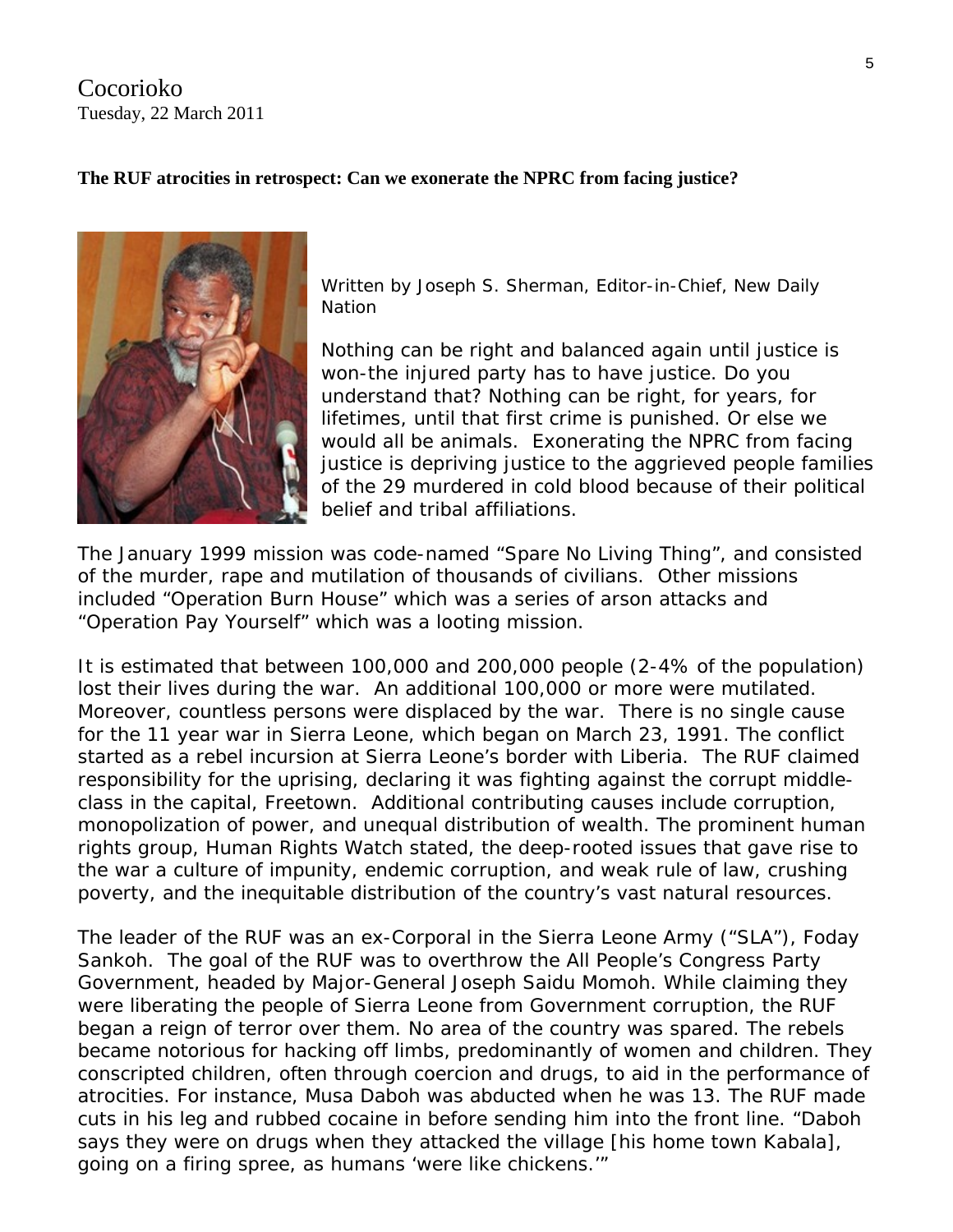Rape and murder were widespread. "'They stripped me naked and raped me in front of my husband. They told him to laugh in front of the children or he would be shot.' [said Baindu] It didn't matter. They shot him anyway, and their three children." There was mass destruction of property and forced labor. Sahr Gbamanja saw the RUF burn his 13-year-old brother to death in their house. "The rebels, he said, tied people together in gangs and forced them to work or carry food and ammunition. Those who refused or were too weak to work had their hands cut off or were butchered." These are just a few examples. A United Nations supported forensic team has uncovered more than 75 mass graves, which are exhumed after the final mapping of the sites took place. Additional information regarding how the bodies were killed should be available after the bodies are exhumed. The exhumation uncover atrocities that to date are unknown.

 Articles 2 through 5 of the Statute outline the crimes that the Special Court has the jurisdiction to prosecute. These include: (i) Crimes against Humanity, (ii) Violations of Article 3 common to the Geneva Conventions of 12 August 1949 for the Protection of War Victims, and of Additional Protocol II thereto of June 8, 1977, (iii) Other serious violations of international humanitarian law, and (iv) Specific crimes under Sierra Leonean Law.

 If the role of the Special Court in dealing with impunity and developing respect for the rule of law in Sierra Leone is to be fully understood, then prosecuting members of the NPRC who carried out extra judicial killings of 29 unarmed Sierra Leoneans without due process of law should be pursued by the government of Sierra Leone under its laws. This will send a message to Sierra Leoneans of all ages that the culture of impunity practiced by specific individuals will not be tolerated in Sierra Leone. The people of Sierra Leone need justice for the 29 people murdered in cold blood by the members of the NPRC and looting of state coffers that devastated their country. The most effective way for the people to reconcile with the past and start building a future is to see justice being done.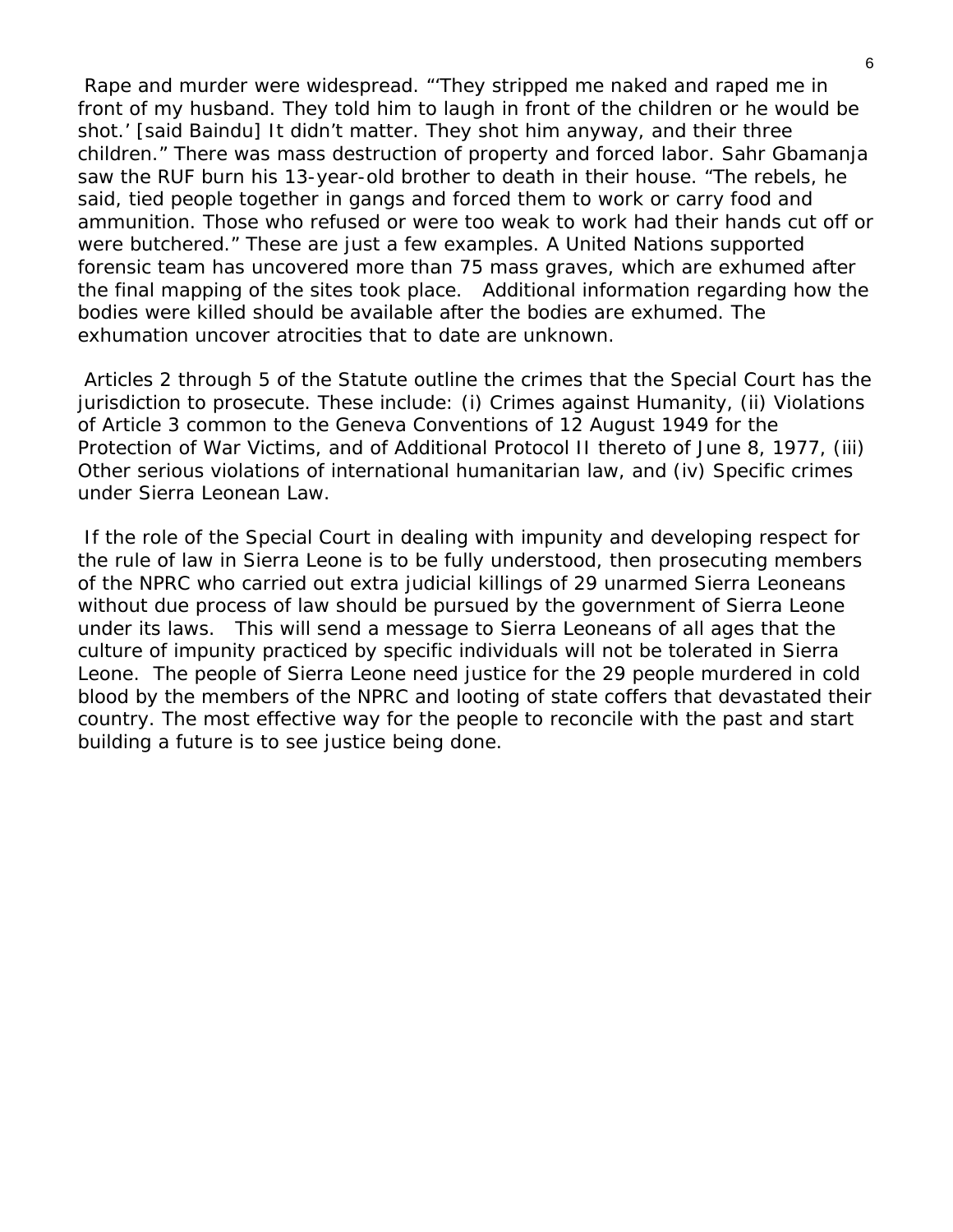Monday, 22 March 2011

#### **After Liberia's Wars, A Forum For Forgiveness**

Liberia's two civil wars killed nearly 250,000 people and pitted tribe against tribe, neighbor against neighbor and child soldier against parent. When the war officially ended and dictator Charles Taylor fled the country, Liberians began a long and painful process of reconciliation.

Agnes Fallah Kamara-Umunna found a way to help: She hosted a radio program in the capital, Monrovia, to promote reconciliation. On-air, former child soldiers apologized, women who were raped forgave their tormentors, and former warlords admitted crimes. She shares many of their stories, and her own, in her memoir, *And Still Peace Did Not Come*.

The stories of former child soldiers are especially poignant. Kamara-Umunna tells NPR's Neal Conan, that as a young woman, she witnessed the atrocities wrought by child soldiers firsthand. She followed her father, a doctor, to Tubmanburg Junction, north of Monrovia. Child soldiers huddled there with civilians displaced by the fighting.

A pregnant woman ran up to the Jeep Kamara-Umunna was sitting in, and died as she gave birth in the mud. And all around her, boys — the child soldiers, young and teenage — loomed.

Years later, Kamara-Umunna met one of the boys who was at Tubmanburg Junction, named Fofee Fofana. He told her he turned away from the dying woman to give her privacy. "But Foffee," she said, "Boys like you are the ones who *made*  her suffer." She says he doesn't have a good reason for why he turned his face from that situation, when he could stand there and kill people, or witness killings.

Fofana appeared on Kamara-Umunna's radio show to discuss what it was like to be a child solider — and a perpetrator of violence. She tried to understand what that scene meant to him as a fighter, and to her as a witness. "I tried to see what it means to him, when it comes to trauma and how he can reconcile his actions on that day."

It's a challenging process, she admits, but on her radio show she continually tried to see reconciliation from both the sides, that of the perpetrator and that of the victim.

Another former child soldier, George, admitted to her that he'd done terrible things, but that he wanted to turn his life around, go to school and become a carpenter. But at the school, he discovered one of the women he'd injured as a young man was a teacher.

Agnes Fallah Kamara-Umunna lives in New York City, where she records the stories of Liberians living in the U.S.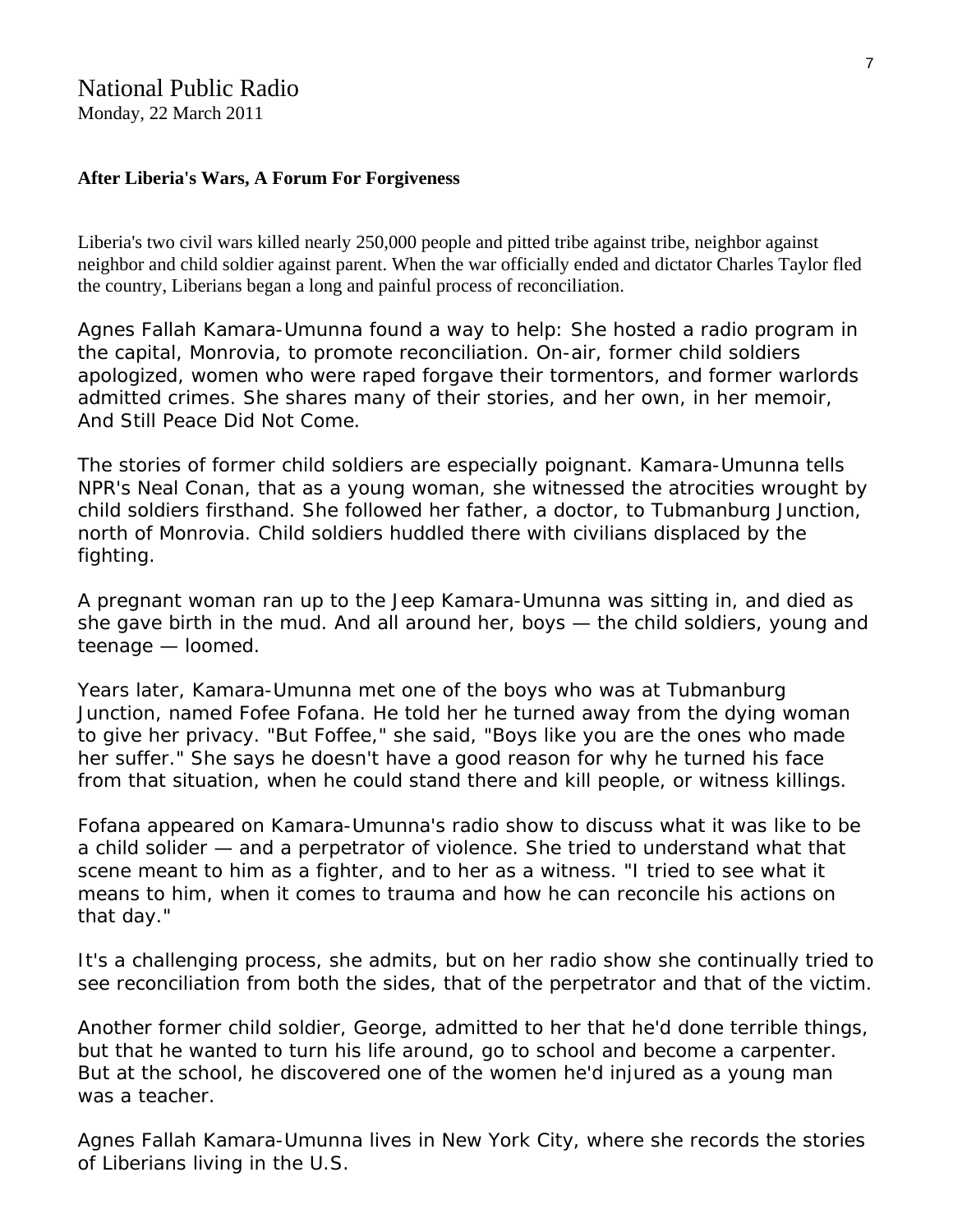

*Agnes Fallah Kamara-Umunna lives in New York City, where she records the stories of Liberians living in the U.S.* 

"It's so hard for you to go back after the war, and you as a victim to see your perpetrator and say, 'Can I allow this person to be in my school? Or can I ... sit down and talk to this person?' ... It's a difficult spot." So on her show, she sometimes tries to ask the perpetrator how he'd feel if the situation were reversed, or if the same atrocities had been committed against his sister or mother. "Sometimes," she says, "they bust out crying."

"Reconciliation is a huge word — people use it around the world, but everybody have a different meaning to it," she says. But to Kamara-Umunna, there's no one definition, or one way to bring it

about. "We have to sit down and think about it within ourselves: What does it mean to me? And what does it mean to you?"

Child soldiers were often abducted, as young as two-years-old, and drugged. "You have to make people understand these boys are victims, and they became perpetrators," she says. "Are we just going to abandon them?" She brings everyone to the radio, she says, "to talk about these issues."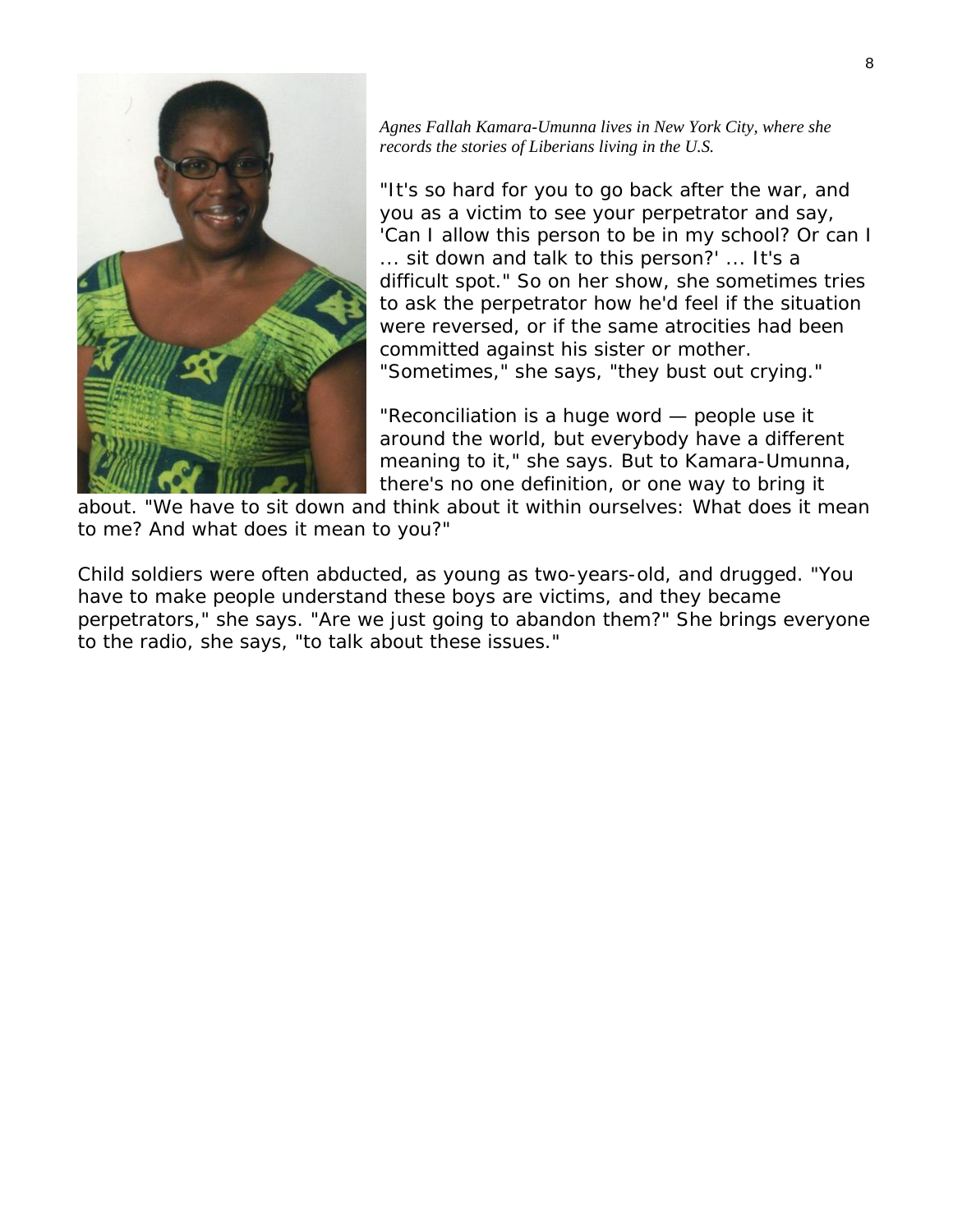Tuesday, 22 March 2011

#### **Senegal: Accept AU Plan for Hissène Habré Case**

African Union Proposed Special Court for Long-Awaited Trial of Chad's Ex-Dictator

Senegal should accept an African Union (AU) plan for the trial of Hissène Habré during discussions set for March 23 and 24, 2011, in Addis Ababa, a coalition of human rights organizations said today in a [letter](http://www.hrw.org/fr/node/97498) to Senegal's president.

The African Union, which called at its summit in January for an "expeditious" start to a long-delayed trial, invited Senegal to the Ethiopian capital to discuss an AU proposal to try the former Chadian dictator before a special court within the Senegalese justice system whose president and appeals chamber president would be appointed by the AU. The Senegalese delegation to the talks will be led by Justice Minister Cheikh Tidiane Sy.

Habré is accused of thousands of political killings and systematic torture when he ruled Chad, from 1982 to 1990, before fleeing to Senegal. Senegal has raised one objection after another to bringing him to trial, while refusing to send him to Belgium, which sought his extradition in 2005.

"Senegal has two choices," said Assane Dioma Ndiaye, Président of the Senegalese League for Human Rights. "Either it accepts the African Union plan and begins proceedings against Habré right away, or it extradites Habré to Belgium. It would be a shame if Africa could not meet this challenge when everything is set for an African country to provide a fair trial for any crimes committed in Africa."

President Abdoulaye Wade of Senegal said recently that he was "returning" the case to the AU, and Foreign Minister Madické Niang has called for the establishment of an international tribunal to prosecute Habré.

The letter to President Wade was signed by the Association of Victims of Hissène Habré's Regime, the Senegalese League for Human Rights, the African Assembly for the Defense of Human Rights, Acting Together for Human Rights (Agir Ensemble pour les Droits de l'Homme), and Human Rights Watch. The letter warned that it would be impossible to finance an international tribunal,and that any attempt to create an ad hoc tribunal along the Sierra Leone or Rwanda models, or to add significant international staff to the AU proposal, would be seen as a way of " burying the case."

Last Friday, the United Nations High Commissioner for Human Rights Navi Pillay, also told President Wade that the Habré trial should begin "as soon as possible," and that if Senegal could not begin the case quickly, it should extradite Habré to Belgium.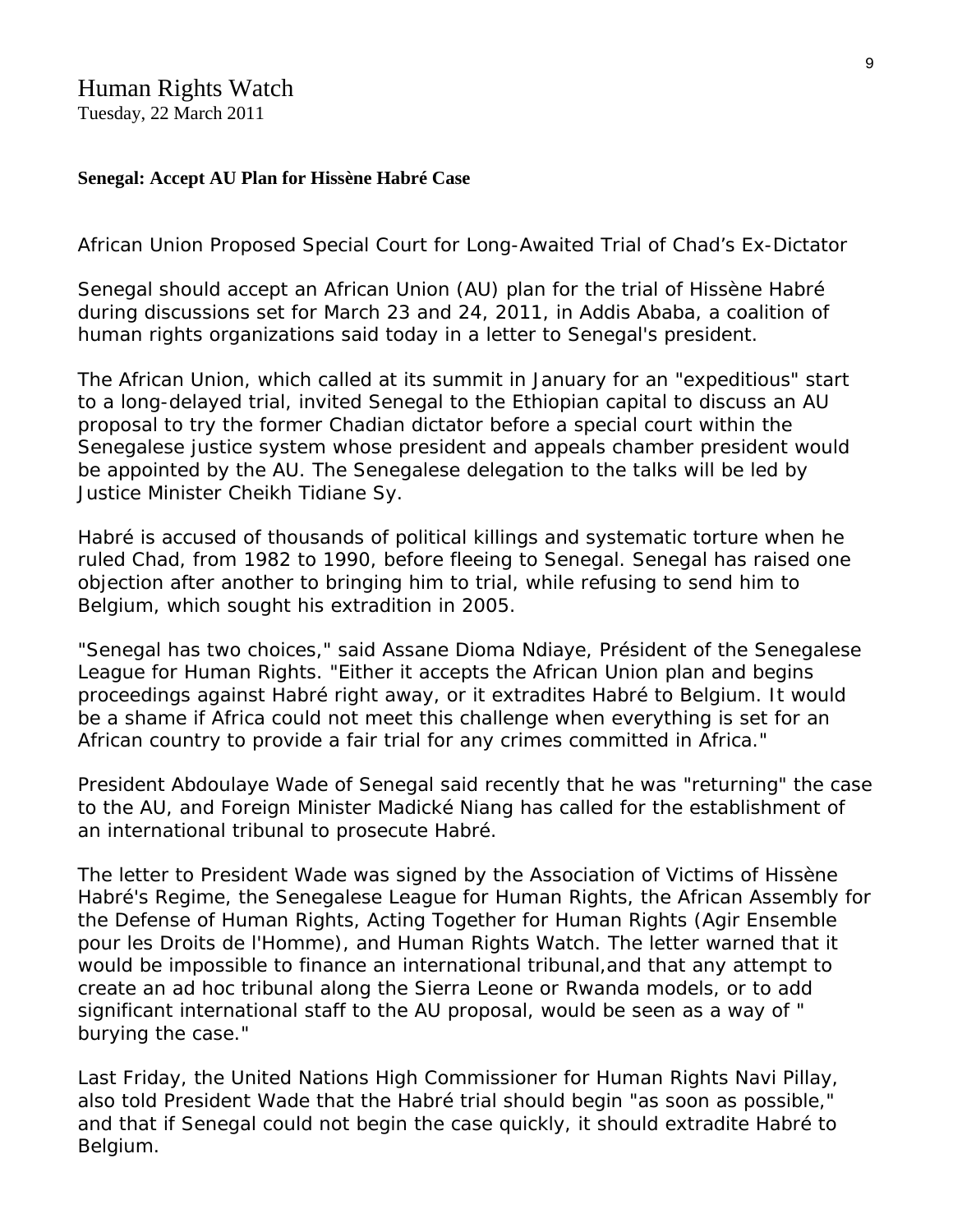#### **Background**

Habré ruled Chad from 1982 until he was deposed in 1990 by President Idriss Déby Itno and fled to Senegal. His one-party regime was marked by widespread atrocities, including waves of campaigns against various ethnic groups. Files of Habré's political police, the Documentation and Security Board (Direction de la Documentation et de la Sécurité, DDS), which were discovered by Human Rights Watch in 2001, reveal the names of 1,208 people who were killed or died in detention. A total of 12,321 victims of human rights violations were mentioned in the files.

Habre was first indicted in Senegal in 2000, but then Senegalese courts ruled that he could not be tried there. His victims then turned to Belgium, and after a fouryear investigation, a Belgian judge in September 2005 issued an arrest warrant charging Habré with crimes against humanity, war crimes, and torture, and requested his extradition.

Senegal then asked the African Union to recommend a course of action. On July 2, 2006, the AU called on Senegal to prosecute Habré. Wade accepted, but refused to proceed for several years, until Senegal was provided with money to finance the trial. On November 24, 2010, international donors met in Dakar and agreed to fund the US\$11.7 million budget for the trial.

Before the donors' meeting, the Court of Justice of the Economic Community of West African States said that Habré's trial should be carried out by "a special ad hoc procedure of an international character." That decision has been severely criticized by the Journal of International Criminal Justice, the American Society of International Law, and the President of the Irish Section of the International Law Association.

The AU responded to that decision by proposing the creation of a special court within the Senegalese justice system with the presidents of the trial court and the appeals court appointed by the AU. The court would prosecute the person or persons "who bear the greatest responsibility" for genocide, crimes against humanity, war crimes, and torture committed in Chad from June 1982 to December 1990.

In July 2010, Archbishop Desmond Tutu and 117 groups from 25 African countries denounced the "interminable political and legal soap opera" to which the victims had been subjected over 20 years.

For more information on the Habré case, please visit:

- [http://www.hrw.org/en/habre-case](http://hrw.pr-optout.com/Url.aspx?528421x282252x-495418)
- [http://fidh.org/-Hissene-Habre-Case-](http://hrw.pr-optout.com/Url.aspx?528421x282251x-214617)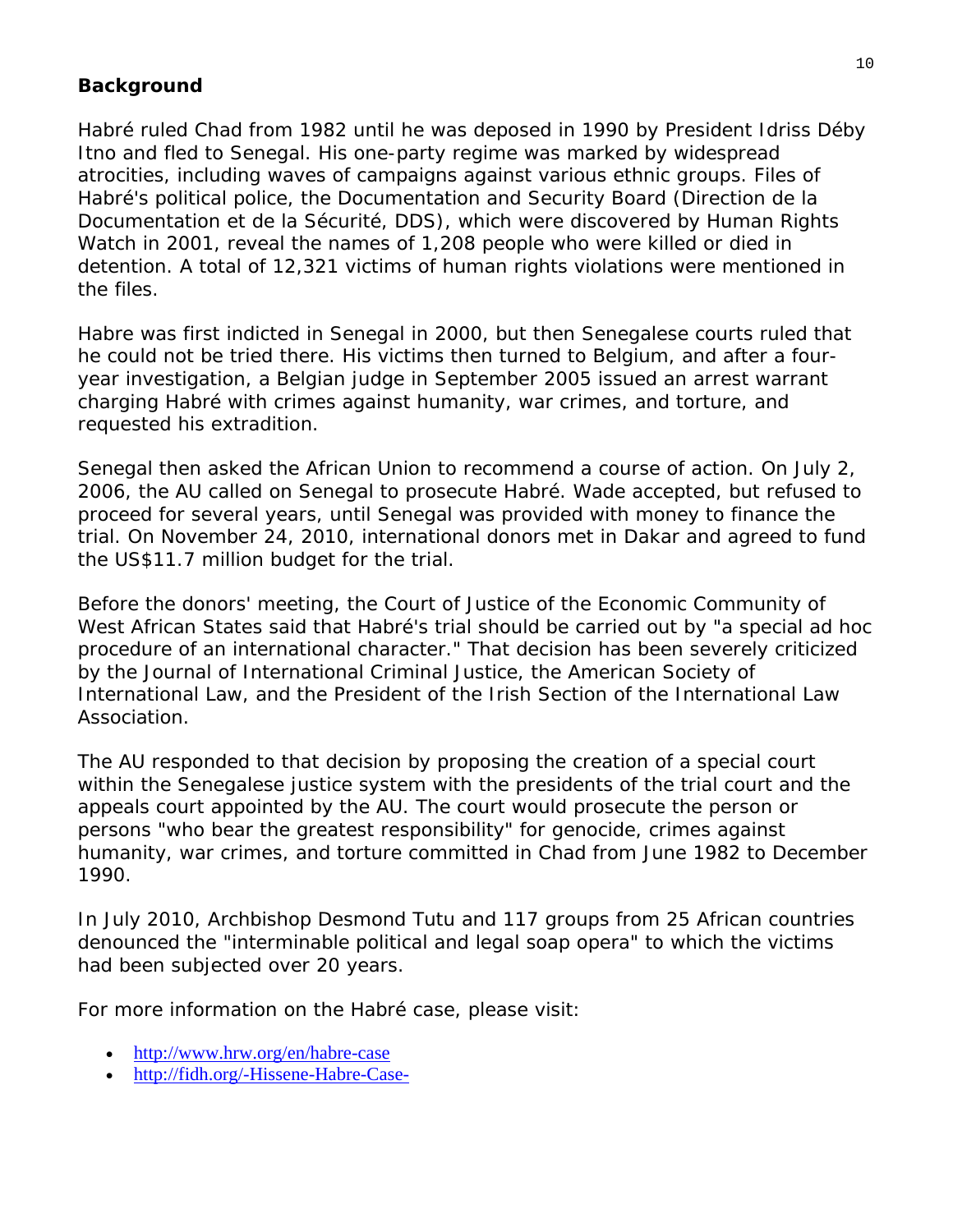## Hirondelle News Agency

Tuesday, 22 March 2011

#### **Cross examination of French investigator postponed for seven days**

The International Criminal Tribunal for Rwanda (ICTR) Tuesday was compelled to postpone cross examination of Fernand Batard, Chief Investigator and witness in the defence case of former Rwandan Youth Minister, Callixte Nzabonimana for failure of the defence to disclose relevant evidence material to prosecution.

''The Trial Chamber notes that the duty to disclose exculpatory materials falls on all the parties. This duty was breeched in this case by the defence. For the interest of justice we give the prosecution seven days to investigate the allegations,'' Presiding Judge Solomy Balungi Bossa ruled.

The Chamber scheduled cross examination for this French witness to commence on March 29 and at the meantime other defence witnesses would continue giving their evidence.

The ruling followed a motion presented by Prosecution Attorney, Paul Ng'arua before the Chamber asking adjournment of cross examination of Batard's evidence, alleging that he testified on matters in which the prosecution was never put on notice as required by the law.

The issues in question included allegations that the defence team was spied upon by the Rwandan authorities while on official duty in Rwanda, detention of Batard at Kigali airport in July, 2008 for 19 hours as he tried to enter the country for the investigation in Nzabonimana trial and setting up of special Gacaca court in Kiyumba sector, Gitarama prefecture to intimidate Nzabonimana's witnesses.

According to Ng'arua, the other point he asked to investigate before cross examining the witness was allegation about manipulation of defence and prosecution witnesses at Gitarama prison by the Rwandan authorities so that witnesses could give testimony against former leaders in power during genocide in 1994 and in return they received reduced sentence.

''We need to investigate all these issues. The defence counsel could have brought these allegations to our attention but he failed to do so. We ask 10 days adjournment to investigate these matters,'' Ng'arua suggested though the Chamber granted him seven days.

The Chamber then continued with the testimony of another defence witness.

The accused is facing five charges of genocide, conspiracy to commit genocide, direct and public incitement to commit genocide, extermination and murder. He has denied the charges.

NI/FK/ER/GF